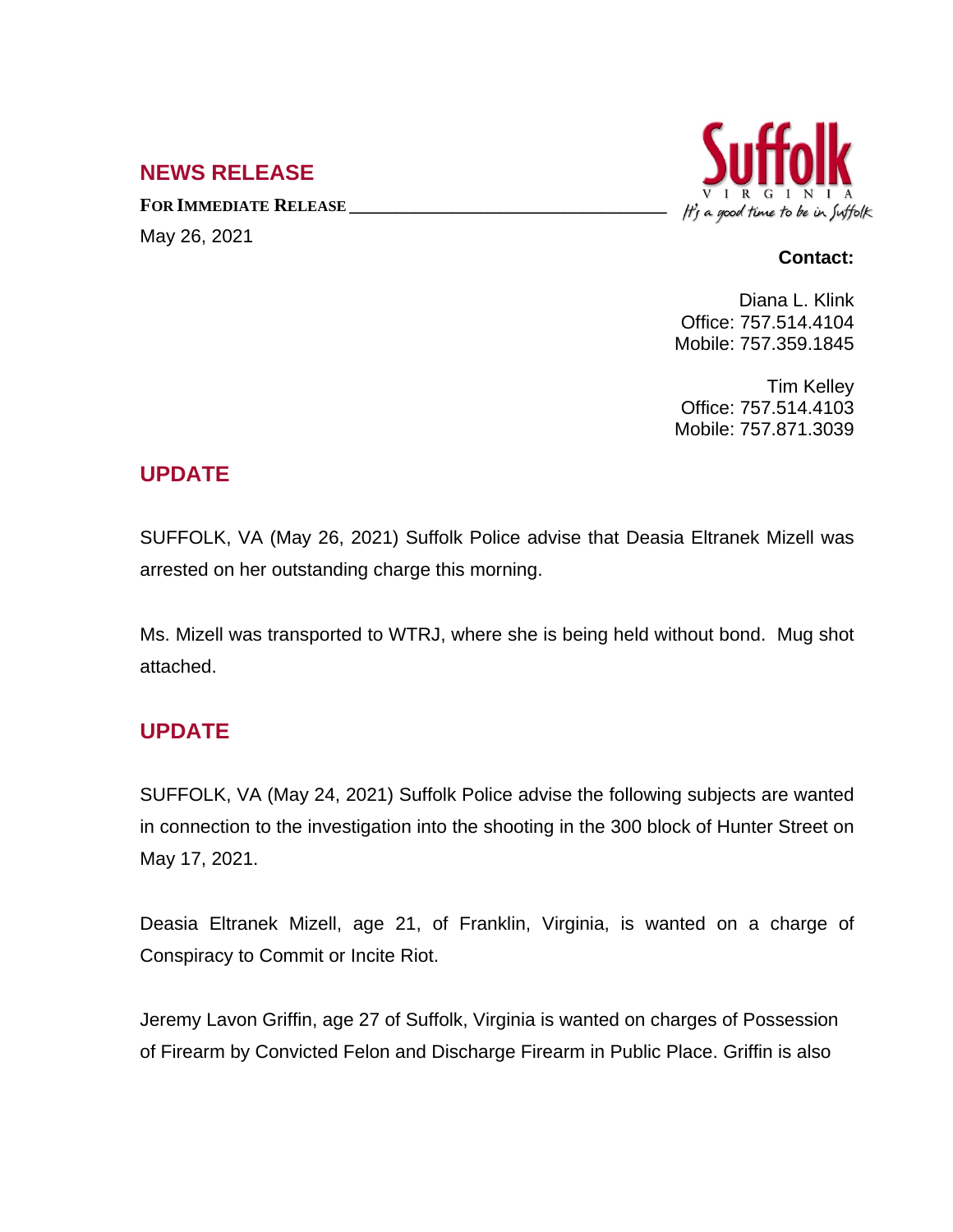unrelated charges of Possession of Firearm by Convicted Felon, Reckless Handing of Firearm and False Police Report.

The investigation remains ongoing at this time. If anyone has information, please contact Suffolk Police or Suffolk Crime Line. To submit online, go to [www.p3tips.com,](http://www.p3tips.com) visit the Suffolk Police Department website ([www.suffolkva.us/spd](http://www.suffolkva.us/spd)) and look for the Suffolk Crime Line link, or go to the Suffolk Police Department Facebook page at [www.facebook.com/suffolkpolicedepartment](http://www.facebook.com/suffolkpolicedepartment). You can also call 888-LOCK-U-UP, 1-888-562-5887, Option 5. Once a person submits a tip, they will be given a TIP ID and password. With this information they can login at p3tips.com and submit follow-up information, engage in two-way dialogue, be informed of the outcome of the tip, and access any pertinent reward information.

#### **UPDATE**

SUFFOLK, VA (May 18, 2021) Suffolk Police advise that the victim in yesterday evening's shooting has been identified as Ladante Darrell Myrick, age 29, of Suffolk. He has been treated and released from the hospital.

Following preliminary investigation, it was determined that several vehicles and residences were also struck by gunfire during the incident.

The investigations remain ongoing at this time. If anyone has information, please contact Suffolk Police or Suffolk Crime Line. To submit online, go to [www.p3tips.com,](http://www.p3tips.com) visit the Suffolk Police Department website ([www.suffolkva.us/spd](http://www.suffolkva.us/spd)) and look for the Suffolk Crime Line link, or go to the Suffolk Police Department Facebook page at [www.facebook.com/suffolkpolicedepartment](http://www.facebook.com/suffolkpolicedepartment). You can also call 888-LOCK-U-UP, 1-888-562-5887, Option 5. Once a person submits a tip, they will be given a TIP ID and password. With this information they can login at p3tips.com and submit follow-up information, engage in two-way dialogue, be informed of the outcome of the tip, and access any pertinent reward information.